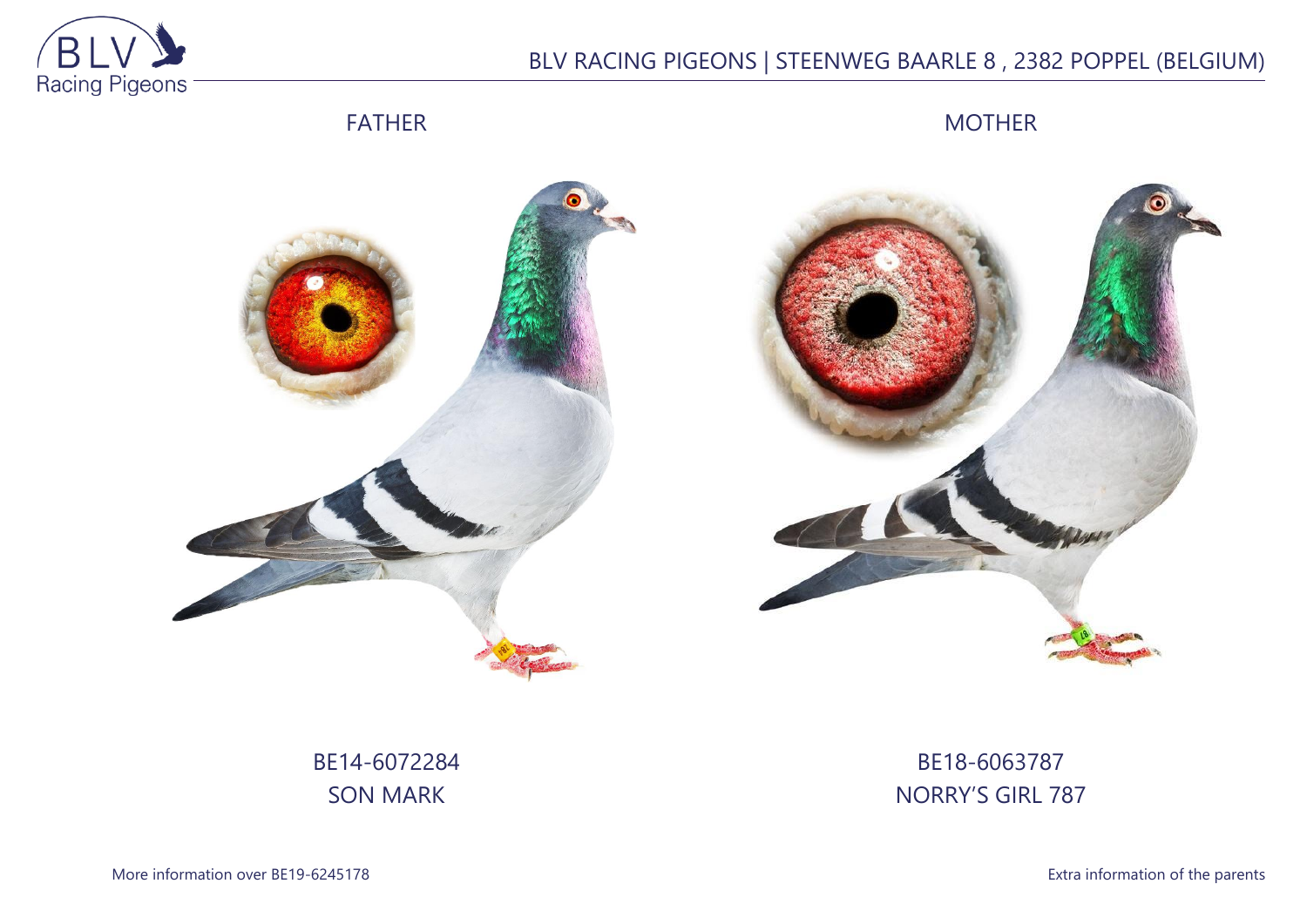

## BLV RACING PIGEONS | STEENWEG BAARLE 8 , 2382 POPPEL (BELGIUM)



| 6072284-14                                                                                              | Son Mark                                                                                |                                                                                                 |                                                                    |
|---------------------------------------------------------------------------------------------------------|-----------------------------------------------------------------------------------------|-------------------------------------------------------------------------------------------------|--------------------------------------------------------------------|
| zomeriona                                                                                               | $V: 6033159-07$<br>kleinzoon "Kaasboer"                                                 | $V.6183100-02$<br>Gust<br>zoon Kaasboer<br>Grootvader van                                       | IV: 6335690-98<br>"KAASBOER" superkweker<br>M: 6345097-00<br>Blauw |
|                                                                                                         |                                                                                         | M:6108024-03<br>goede kweekduif                                                                 | V: 6344997-01<br>Blauw<br>M: 6364383-01<br>Blauw                   |
| $\n  W: 6111534-09\n$<br>Mark<br>Vader BE11-6119124<br>Halfbroer BE11-6119152<br>Halfbroer BE13-6062040 | M: 6177699-08<br>Griet<br>Moeder BE11-6119152<br>9e Prov. Guérét                        | $V: 6335690-98$<br>"KAASBOER" superkweker<br>vader en grootvader van<br>verschillende topduiven | $V: 6235626-92$<br>Blauw<br>M: 6404318-96<br><b>BLAUW</b>          |
|                                                                                                         | 63e Semi Nat. Blois<br>Moeder BE13-6062040<br>6e Prov. Orléans<br>41e Semi Nat. Vierzon | M:6033110-07<br>Bourges nat 31824-211<br>Argenton nat 20844 - 31                                | $V: 6257231-03$<br>Ronaldo<br>M: 6257209-03<br>Blauw               |
|                                                                                                         | $\overline{V}$ : 6397101-04<br>zoon goed blauw<br>Vervoort Dirk                         | $\nabla 6440049-01$<br>goed blauw<br>Veryoort Dirk                                              | v: 6389305-99<br>M: 6343458-97                                     |
| M: 6103287-09                                                                                           |                                                                                         | M:6457645-02                                                                                    | 6343464-97<br>V:                                                   |
| Vervoort Dirk                                                                                           |                                                                                         | blauw witpender<br>Veryoort Dirk                                                                | M: 6178895-00                                                      |
|                                                                                                         | M: 6284830-05                                                                           | $V:6175947-02$                                                                                  | 6135253-01<br>IV:                                                  |
|                                                                                                         | Vervoort Dirk                                                                           | rechtstr. Fieneke 5000<br>Vervoort Flor                                                         | M: 6178576-00                                                      |
|                                                                                                         |                                                                                         | M6175556-02                                                                                     | V: 6175810-02                                                      |
|                                                                                                         |                                                                                         | kleinzoon Marieke<br>Vervoort Flor blauw                                                        | M: 6162045-97                                                      |



6063787-18 Norry's Girl 787 V: 3199708-99<br>NEPTUNUS<br>M: 4361085-07  $\sqrt{V}$ : 3095224-09  $\tilde{\mathbb{I}}$  $\sqrt{2}3155978-14$ GOLIATH<br>Full brother 2n place Vuilen Goliath samen kweek met<br>Gaby Vandenabeele  $V: 6119144-11$ M:6023320-12 **NOOR** Sam<br>M: 6111515-09 Grootvader van:<br>28. Nat. Argenton<br>36. Nat. Chateauroux Vierzon IP 9950 d 1e<br>snelste van 15359 d Minoe 6048772-15 6033129-07  $\nabla$  6062058-13 M: 6072394-14 M: 6259169-08 Norry<br>Vader van: Johan Broer Laura, 1e Nat. Ema vader van:<br>28. Nat. Argenton<br>36. Nat. Chateauroux<br>64. Nat. Chateauroux Bourges  $6297742 - 10$ M:6023341-12 Natalie M: 2035886-09 Barbara 6235626-92 5335690-98<br>KAASBOER\* superkweker  $\overline{\mathbf{r}}$ 6033129-07 Blauw<br>- 6404318-96 Rony<br>Zoon Kaasboer vandbocht superived<br>vader en grootvader van<br>verschillende tonduiven **BLAUW** Zoon Naasooer<br>Vader Laura, 1e Nat.bourge<br>Volle broer BE07-6033018<br>moeder Amalia 1Nat Asd 11 M:6307210-04<br>Grootmoeder Laura 6480508-00 M: 6072342-14 Blauw M: 6352928-99 moeder Nikolaas1Nat Asd Herna<br>Zus Laura<br>(Gr) moeder van<br>10. Nat. Chateauroux Grootmoeder Palme d'Or 13 Blauw Halfzus Gaston, Olympiade V: 6354241-02<br>Wittekop Sylvester<br>M: 6185637-98 M: 6259169-08  $\nabla: 6054295-05$ Erna 10. Nat. Chateauroux<br>28. Nat. Argenton<br>36. Nat. Chateauroux<br>53. Nat. Argenton Erna<br>Rechtstreeks L.B.J.<br>Geerinckx<br>Moeder Laura 1e Nat. Late Witte Willy Willyke 60. Nat. Chateauroux Bourges in 2010 6278009-95 M:6054214-05<br>Chateaurouxke Vale 009 Superkweker **Blois 1/627d** M: 6541152-00<br>Wittekopje ijzeren Blois 2/2135 prov

**Hok Van de Wouwer** Melkouwen 8 - 2590 Berlaar (Belgium)

Van de Wouwer Kirt

**Hok Van de Wouwer** Melkouwen 8 - 2590 Berlaar (Belgium)

Vande Worwer Kurk

More information over BE19-6245178 **Extra information of the parents** Extra information of the parents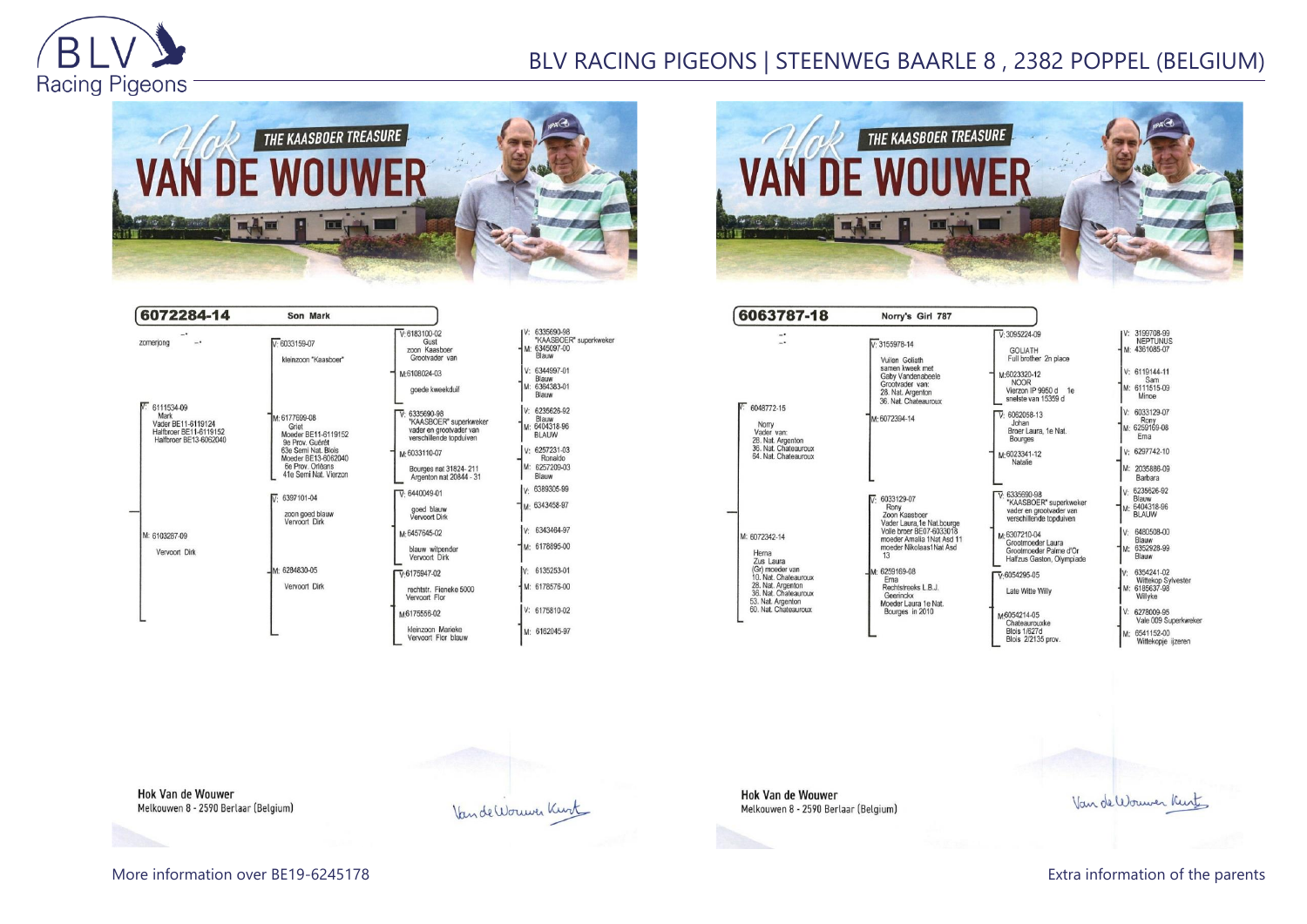

### More information of 6072284/2014

**Never raced, summer youngster 2014** Father of BE20-6187978 **391. Nat. Zone Bourges – 9,844 birds 2020 1072. Nat. Bourges – 28,551 birds 647. Nat. Zone Argenton – 7,393 birds 2020 1566. Nat. Argenton – 23,280 birds**

#### Half brother (same father) to 'Martina' 124/11

**32. Melun - 1,155 birds 2012 39. prov. Châteauroux - 2,130 birds 2012 / 538. Nat. 15,902 birds 56. prov. / 139. Nat. Zone Guéret - 4,877 birds / 489. Nat. 14,362 birds 60. prov. / 90. I.prov. Vierzon - 3,585 birds 66. prov. Argenton - 3,104 birds / 471. Nat. 20,383 birds 83. Nat. Zone Guéret - 2,328 birds 2013 / 173. Nat. 12,592 birds 93. Nat. Zone Argenton - 7,809 birds 2012 / 238. Nat. 22,384 birds 99. prov. / 166. Nat. Zone La Souterraine - 1,783 birds 2013 Also winner 136.-147.-156.-268.-486.-539. Nat. Zone / s-Nat.** Half brother (same mother) to 'Rika' 130/11 **33. s-Nat. Vierzon YL - 3,585 birds 2012 43. Nat. Zone Montluçon YL - 8,766 birds 2012 / 74. Nat. 22,875 birds 47. prov. / 70. Nat. Zone Guéret old - 1,646 birds 2014 / 311. Nat. 7,681 birds 62. prov. / 143. Nat. Zone Châteauroux YL - 5,997 birds 2012 68. prov. La Souterraine old - 1,113 birds 2013 / 108. Nat. Zone 1,783 birds 69. Nat. Zone La Souterraine YL - 1,563 birds 2012 / 226. Nat. 4,699 birds 76. Nat. Zone / 182. Nat. Guéret old - 2,656 birds 2013 89. prov. Vierzon - 2,991 birds / 207. s-Nat. 10,480 birds 109. prov. La Souterraine YB - 2,498 birds 2011 / 229. Nat. 16,665 birds 148. Nat. Zone / 465. Nat. Nevers old - 2,918 birds 409. s-Nat. Blois YB – 5,000 birds 2011**

### More information of 6063787/2018

Winner of

**26. Nat. Zone Issoudun – 3,129 birds 2020 104. Nat. Issoudun – 10,603 birds 52. Nat. Zone Bourges - 7,514 birds 2018 298. Nat. Bourges – 23,854 birds 64. Nat. Chateauroux - 2,850 birds 2019 70. Nat. Zone Limoges – 5,115 birds 2020 262. Nat. Limoges - 15,979 birds 32. prov. Issoudun – 2,147 birds 2019 39. prov. Vierzon – 470 birds 2019 75. prov. Argenton - 2,579 birds 2019 115. Nat. Zone Argenton - 4,959 birds 2020 423. Nat. Argenton – 16,762 birds 355. Nat. Chateauroux – 12,855 birds 2018 176. Nat. Zone Chateauroux - 4,232 birds 679. Nat. Chateauroux – 24,617 birds 2019 245. Nat. Zone Chateauroux - 7,985 birds 789. Nat. Issoudun – 11,465 birds 2019 2. Melun – 420 birds 35. Melun – 973 birds**

Bred from 'Norry' x 'Herna', breeders of the toppers **- 'Norry's Girl 787' BE18-6063787 26. Nat. Zone Issoudun – 3,129 birds 2020 104. Nat. Issoudun – 10,603 birds 52. Nat. Zone Bourges - 7,514 birds 2018 298. Nat. Bourges – 23,854 birds 64. Nat. Chateauroux - 2,850 birds 2019 70. Nat. Zone Limoges – 5,115 birds 2020 262. Nat. Limoges - 15,979 birds 32. prov. Issoudun – 2,147 birds 2019 39. prov. Vierzon – 470 birds 2019 75. prov. Argenton - 2,579 birds 2019 Also 423.-355.-679.-789. National 2. Melun – 420 birds**